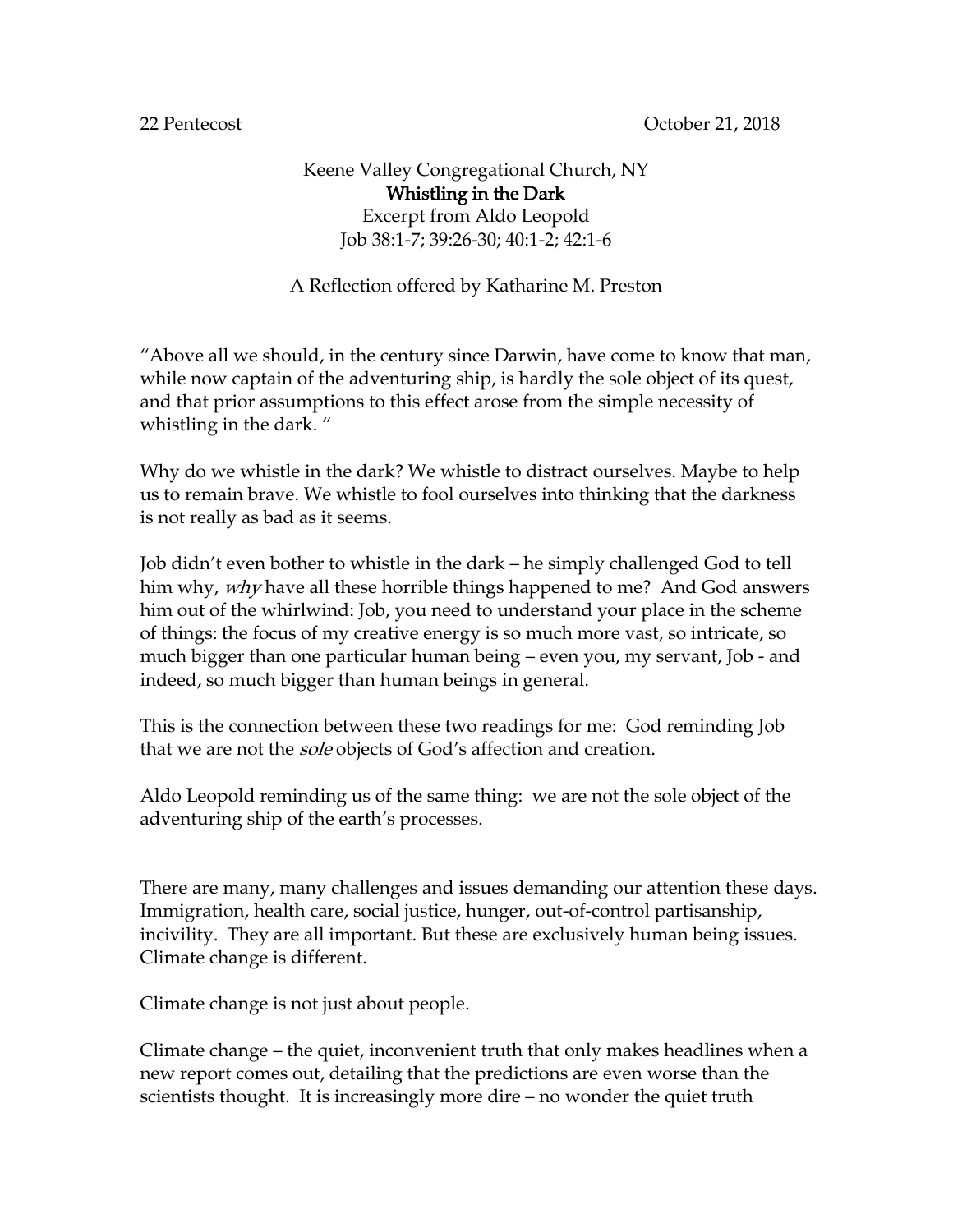quickly dissolves into the background of our thoughts (not to mention any political discourse!) because it is essentially more impossible for us to face.

Some are beginning to realize that the darkness really is as bad as it seems.

So we whistle in the dark:

Fooling ourselves into thinking that there have always been cyclical changes in the climate.

Fooling ourselves into thinking that really hot summers are not nice – but…hey, our growing season here in the North Country has been extended by a number of weeks. And although we stubbornly and proudly resist the temptation, air conditioning remains an option., at least for those of us who can afford it…

Fooling ourselves that the worst effects of climate change are still pretty far away from here. Far away in the deserts of central Africa, the little island nations of the South Pacific, or in Bangladesh.

Well, maybe also in Houston, New Orleans, or Mexico Beach, Florida.

Way down there in Rockaway on Long Island.

Or…maybe along the Boquet River way over near where I live in Essex.

Or…. maybe along the East Branch of the Ausable River – who overflowed her banks during Irene.

Not quite as far away as we would like to think.

What might God say to us today – if we confronted God as Job, did, asking why is this happening, God?!

Maybe God is speaking to us out of the storms: Out of Harvey, Katrina, Michael, Irene, Sandy, Maria:

Listen!

"Where were you when I laid the foundations of the world?

"Do you not understand the physics, the chemistry, the biological processes that I created? Do you not understand they are very simply running an accelerated course when you add momentous amounts of carbon to the atmosphere? Do you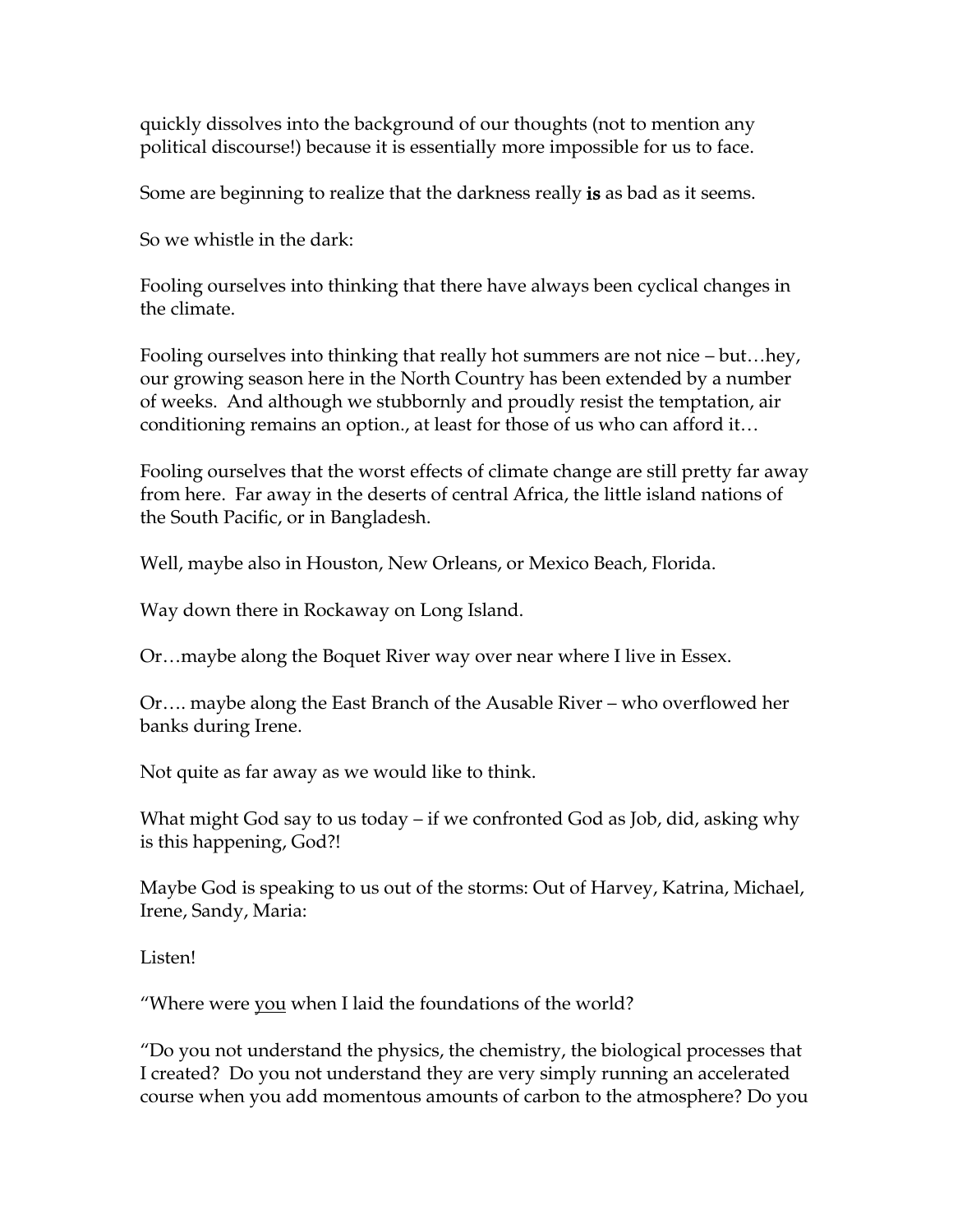not understand that the hurricanes will be made worse, and more frequent because of the warming air?

"You humans can change the climate – even radically – but ultimately – the systems will adjust *just as I created them to do*.

"You human beings are not the only object of my quest and my love *but you are* a beloved part. Can you not anticipate that your sisters and brothers less fortunate than you will die or lose everything they own, because you ignore your place in the system of my creation?

Accept this, accept your true place, human beings, and then *work with me*, *alongside*, to mitigate the damage to so many members of your species and others in the decades and centuries to come.

"For  $\underline{I}$  am alongside you", says God. "I am in the whirlwind, the hurricane because they are of me. But you are of me as well."

"Whistle in the dark. I am there with you."

I want to share with a poem I was sent – just as I was writing this sermon. (I call these coincidences "Holy Spirit stuff"!) It was written by my mentor when I was at seminary, Bill Everett, now retired to the hills of North Carolina.

Our ship so safe, secure, a world lashed down,

Now shudders in the storm,

Washed with waves, roiling in the foam.

The clouds that shroud the beacon's light,

The rain that pounds upon the rocks

Now soak us to the bone.

We steer by signals felt, not seen,

Strain to shores unknown.

Awed by the Life beyond our life